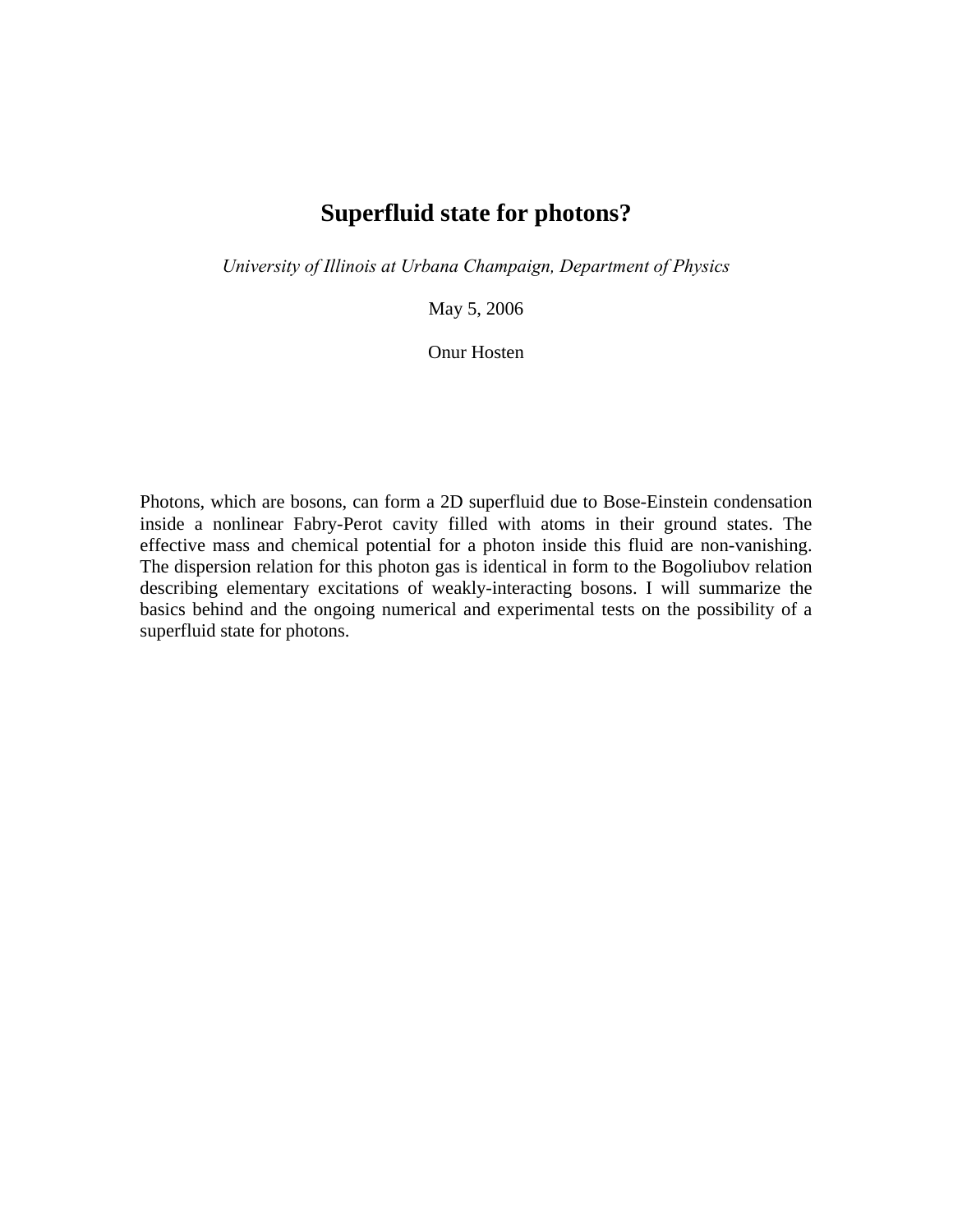## **Introduction**

Experimental discoveries in the last two decades have shown that Bose-Einstein condensation can in fact be realized in laboratories using dilute atomic gasses. Superfluid state of matter has been observed for many decades in many systems. At the heart of all the experiments lies the quantum statistics of particles. It is the Bose statistics in this case, and it does not matter if the bosons are whether alkali atoms, <sup>4</sup>He atoms, or Cooper pairs. One naturally asks the question: Since, photons – particles of light – are also Bosons, is it possible to get similar phenomena with photons as well? If this is the case than the nature of these phenomena can also be tested by optical experiments. Can Bose-Einstein condensation of photons be observed? Can light behave like a superfluid? The obvious rejection is that photons are quite different than other bosons. In the usual 3D Planck blackbody configuration, which consists of an empty cavity, the photons are massless and there is no number conservation, and the chemical potential is zero. Also photons do not interact with each other, therefore how can one talk about superfluidity?

In expense of reducing the dimensionality of photons to 2D by placing them inside of a Fabry-Perot cavity, the photons can acquire an effective mass. In addition, the cavity can be filled with a nonlinear material exhibiting Kerr type nonlinearity (either self-focusing: attractive interactions or self-defocusing: repulsive interactions). Light propagating in this a Kerr medium behaves like bosonic atoms evolving with a delta-function type nonlinearity. In each case it's governed by a nonlinear Schrodinger equation (NLSE) (or Gross-Pitaevskii equation). This would also imply the existence of a Bogoliubov dispersion relation for the low-lying elementary excitations of a photon fluid.

One may also expect to observe a phase transition with photons in this situation. In 2D, it is not the Bose-Einstein phase transition, but rather the Kosterlitz-Thouless transition, which creates a quasi-long range order. The phase transition only happens for repulsive nonlinearities, as a self-focusing nonlinearity leads to the collapse of the field to a point, or breaking into filaments. One could also experimentally test for superfluidity.

One of the advantages of the optical experiments would be that one could directly sample and interfere the fields, and thus directly measure correlation functions of the system. Although more than a decade has passed since these ideas were born, no concrete experiment has shown any of the predictions due to technical difficulties. The difficulty mainly lies in generating the initial conditions and sufficient nonlinearity for anything interesting to be observed. However, experiments are still on their way. Here I will explain the basics, expected results and the experimental progress.

### **Basics**

### **Dispersion relation for free photons in a Fabry-Perot cavity [1, 2, 4]:**

We are about to see that the dispersion relation for photons in a short Fabry-Perot cavity is the same as the dispersion relation of non-relativistic massive particles (Fig 1).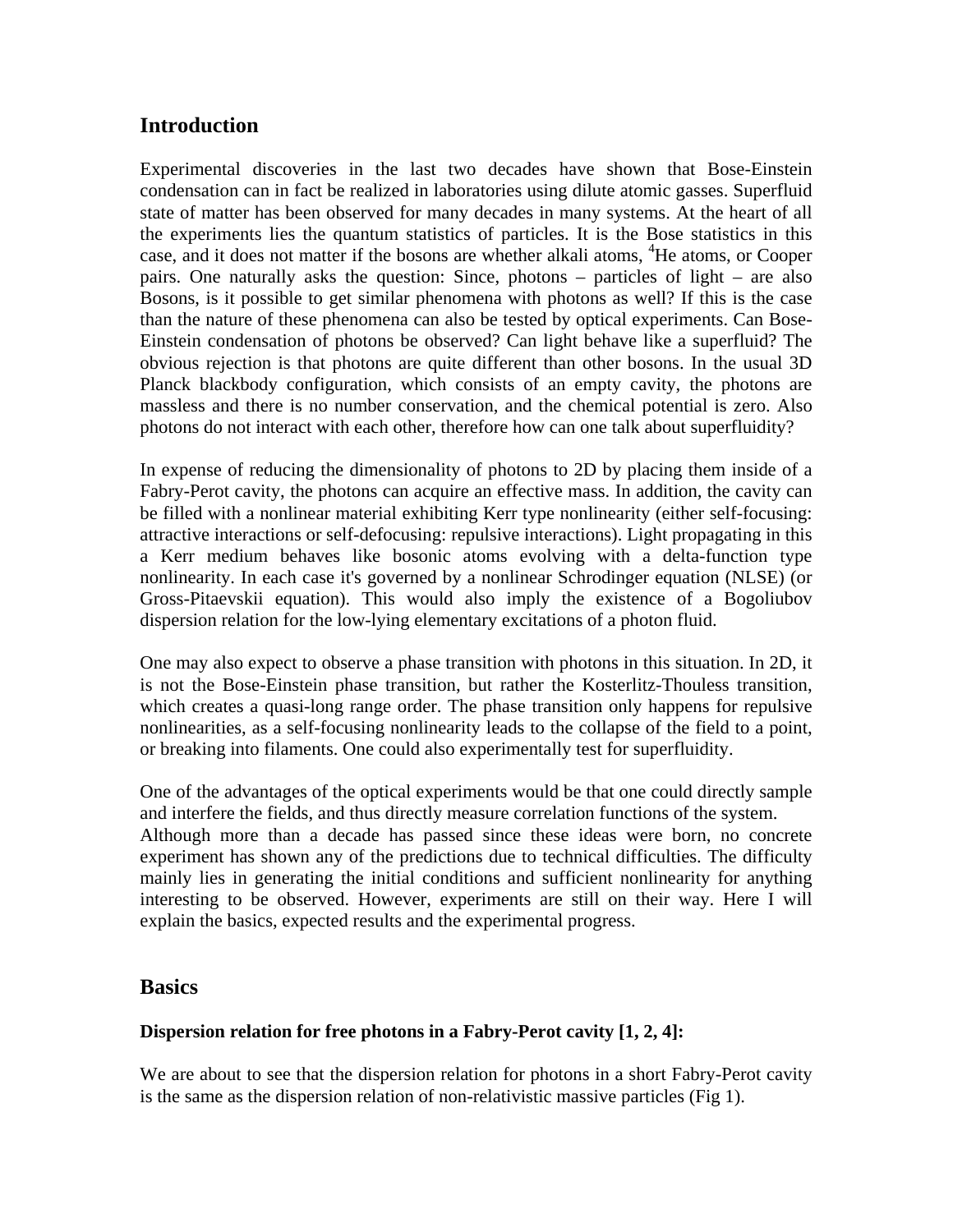

**Figure 1** A planar Fabry-Perot cavity. Momentum in z direction is quantized. For a plane wave traveling at a small angle with respect to z axis, one gets the dispersion relation for massive bosonic particles in 2D.

For high-reflectivity mirrors, the vanishing of the electric field at the reflecting surfaces of the mirrors imposes a quantization condition on the allowed values of the *z*-component of the photon wave vector,  $k_z = n \pi / L$ , where n is an integer, and L is the distance between the mirrors. Therefore the usual frequency-wavevector relation

$$
\omega(k) = c \left[ k_x^2 + k_y^2 + k_z^2 \right]^{1/2}
$$

after multiplication with *ħ* becomes the energy-momentum relation for the photons

$$
E(p) = c \Big[ p_x^2 + p_y^2 + p_z^2 \Big]^{1/2}
$$
  
=  $c \Big[ p_x^2 + p_y^2 + \hbar^2 n^2 \pi^2 / L^2 \Big]^{1/2}$   
=  $c \Big[ p_x^2 + p_y^2 + m^2 c^2 \Big]^{1/2}$ 

Where  $m = \hbar n \pi/Lc$  is the effective mass of the photon. For waves traveling at a small angle with respect to z axis, one can Taylor expand this relativistic relation, and obtain a non-relativistic energy-momentum relation in 2D.

$$
p_{\perp} = \left[ p_x^2 + p_y^2 \right]^{1/2} << p_z = \hbar k_z = \hbar n \pi / L
$$
\n
$$
E(p_{\perp}) \cong mc^2 + p_{\perp}^2 / 2m
$$

Where  $m = \hbar n \pi/Lc = \hbar \omega / c^2$  is the effective mass. One can redefine the zero of the energy for convenience, leaving only the effective kinetic energy;  $\varepsilon(p_{\perp}) \approx p_{\perp}^2 / 2m$ .

As long as one is experimentally exciting the fundamental mode (*n*=1) of the cavity the situation can be represented with a fixed effective mass in 2D. However, when one accounts for the interaction in the nonlinear medium, due to the coupling in longitudinal and transverse directions, one would need a renormalization in the effective mass [5]. We are not going to be concerned with this here.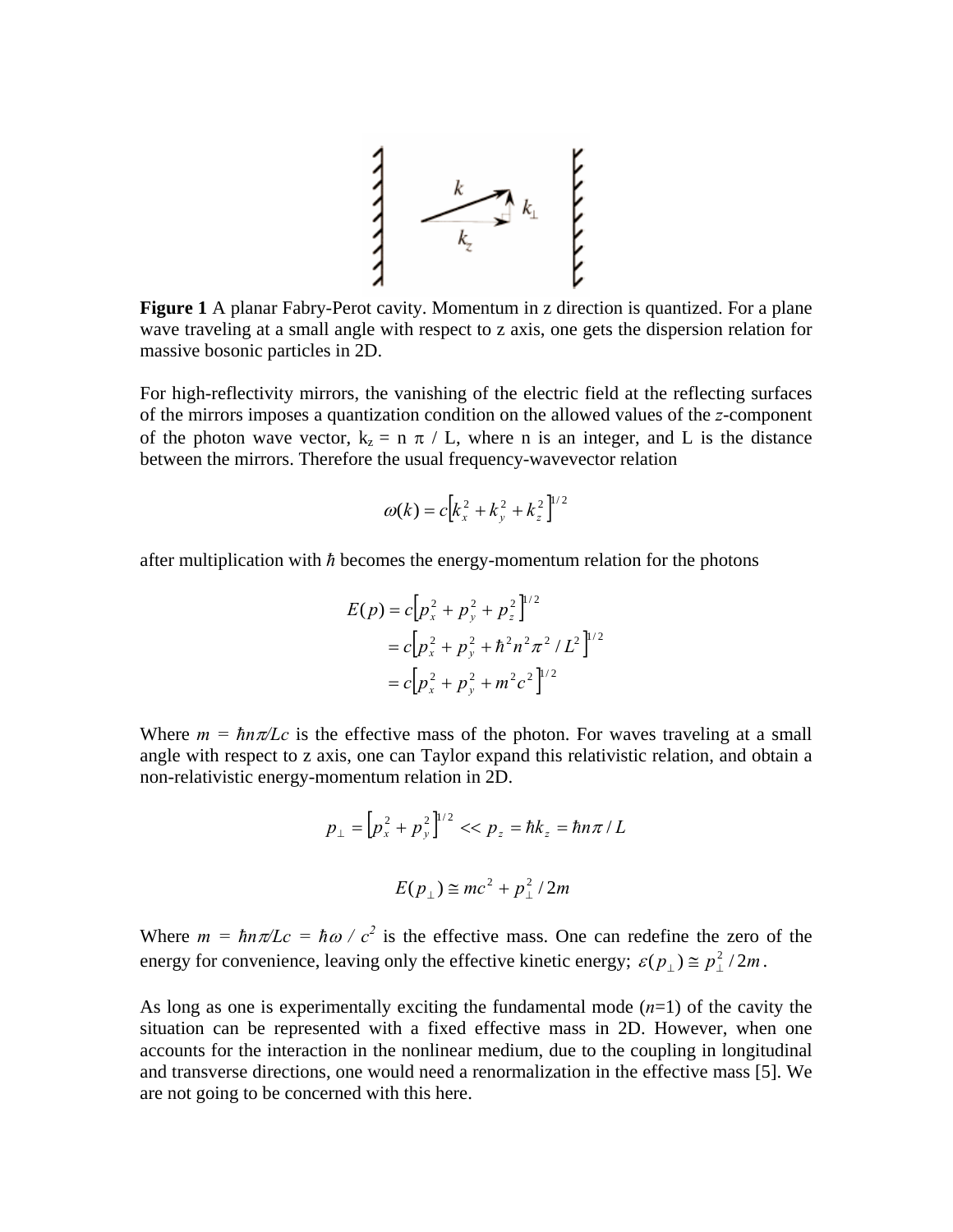#### **Interacting photons in a nonlinear Fabry-Perot cavity [1, 2]:**

Nonlinearities for photon-photon interactions are in general very small. This makes photons an ideal candidate for treating them as weakly interacting bosons. We are going to be concerned with the zero-temperature case. This problem is widely known as the Bogoliubov problem. The Bogoliubov Hamiltonian reads as follows:

$$
H = H_{free} + H_{int}
$$
  
\n
$$
H_{free} = \sum_{p} \varepsilon(p) a_p^{\dagger} a_p
$$
  
\n
$$
H_{int} = \frac{1}{2} \sum_{\kappa p q} V(\kappa) a_{p+\kappa}^{\dagger} a_{q-\kappa}^{\dagger} a_p a_q
$$

Here  $a_p$  and  $a_p^{\dagger}$  are the annihilation and creation operators respectively for the state with momentum *p*, and satisfy the Bose commutation relations. Note that the momentum *p* represents the transverse momentum and for convenience we dropped the 'perpendicular' index.  $H_{free}$  is the energy of the non-interacting system with  $\varepsilon(p)$  given as expressed in the previous section. *Hint* is the interaction between the photons arising from the potential energy  $V(\kappa)$  which is the Fourier transform of the potential energy  $V(r_1-r_2)$  in coordinate space. This interaction represents the scattering of two particles with initial momenta *p* and *q* to final momenta  $p+\kappa$  *and q-k*. The interaction is created by the atomic vapor inside of the cavity excited to the red side of the atomic resonance with the incident light field. Since the excitation is only near resonant, the population of the atoms mainly stays in the ground state, yet one gets enough nonlinearity. The atomic vapor produces a self de-focusing Kerr non-linearity, corresponding to repulsive photon-photon interactions.

Here we will sketch the main approximations going into the particular Bogoliubov problem and the main results coming out.

It is important to note that the system is an open one, in contact with a reservoir. The mirrors of the Fabry-Perot cavity have large but non-unit reflection coefficients. Therefore a photon that enters the cavity will, bounce off the mirrors many times and stay inside of the nonlinear cavity long enough so that thermalization will occur with other photons (See Fig. 2). The incident light field *Einc* fills the cavity, and the field, after many bounces leaks out from the right end which is shown as *Etrans*.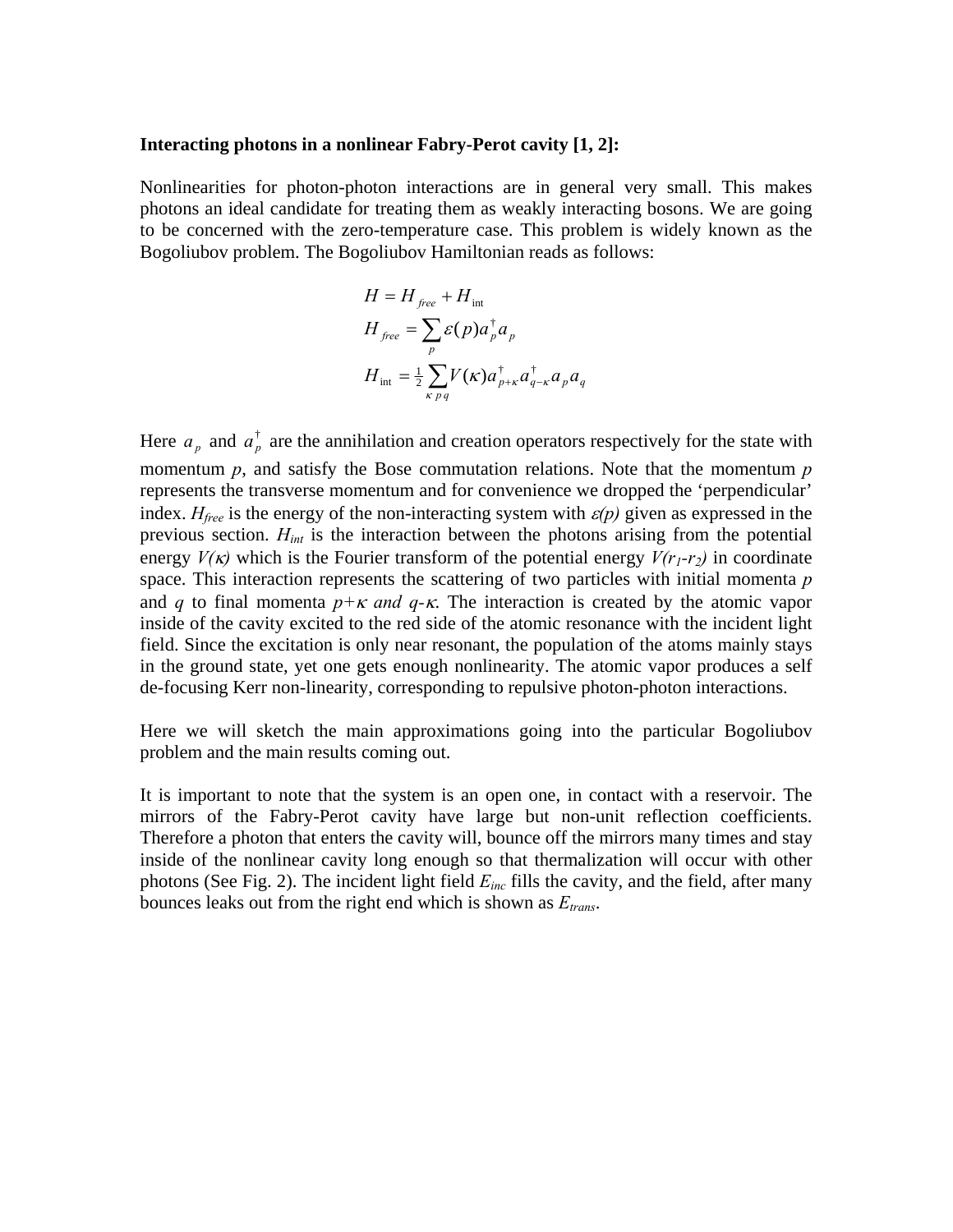

**Figure 2** Fields entering and leaving the nonlinear Fabry-Perot cavity.

The number of total particles, i.e., photons, inside of the cavity is not constant. It can fluctuate. In statistical mechanics this is described in Grand canonical ensemble, by subtracting a chemical potential term  $\mu N_{op}$  from the Hamiltonian:

$$
H \to H' = H - \mu N_{op}
$$

Here  $N_{op} = \sum_{p} a_p^{\dagger} a_p$  is the total number operator and  $\mu$  (which we shall determine) represents the chemical potential, i.e., the average energy for adding a particle to the open system described by *H*.

In the non-interacting case, condensation is expected to happen to the zero momentum  $(p=0)$  state. The effect of weak interactions is to slightly populate other states too; however there will still be a macroscopic occupation in the  $p=0$  state. When this state is macroscopically occupied the operators  $a_0$  and  $a_0^{\dagger}$  essentially commute and both can be replaced by the c-number  $\sqrt{N_0}$ , where  $N_0$  is the occupation number of the  $p=0$  state. In calculations it is useful to separate the zero momentum state out. Then, one sees that the main contribution to the ground state energy comes from the interaction energy of the photons in the  $p=0$  state, that is  $E_0 = \left\langle \Psi_0 | H | \Psi_0 \right\rangle \approx \frac{1}{2} N_0^2 V(0) \approx \frac{1}{2} N^2 V(0)$ . The chemical potential is given by  $\mu = \partial_y E_0$ . Therefore,  $\mu \approx N_0 V(0)$  implies that the effective chemical potential of a photon is given by the number of photons in the condensate times the repulsive pairwise interaction energy between photons with zero relative momentum difference.

Here, it is important to note that Bose-Einstein condensation with truly long-range order occurs strictly at  $T = 0$ . However it is known that in 2D a quasi condensate can exist with an algebraic decay of long range coherence, and it is believed that a phase transition of the Kosterlitz-Thouless type should be observed with a 2D photon fluid.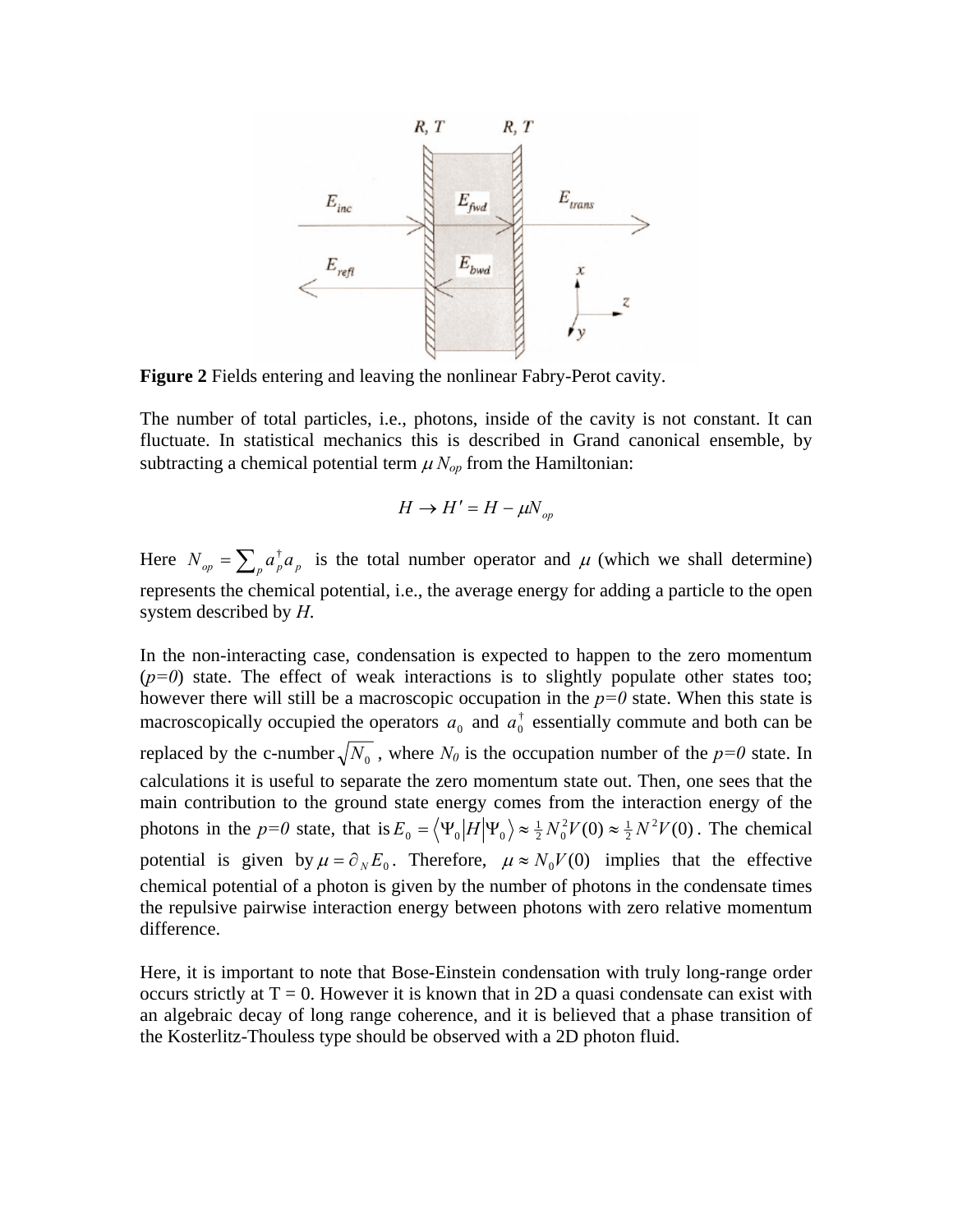Applying the canonical Bogoliubov transformations to diagonalize the quadratic part of the Hamiltonian *H'*, leads us to the non-interacting quasi-particles in the condensate with the well known Bogoliubov dispersion relation for the energy-momentum relation

$$
\widetilde{\omega}(\kappa) = \left[ \left( \frac{\kappa^2}{2m} \right)^2 + \frac{\kappa^2 N_0 V(\kappa)}{m} \right]^{1/2}
$$

The elementary excitations, which are density fluctuations in the fluid described by the dispersion relation above, are phonons. In the classical large phonon number limit these are the sound waves with the speed

$$
U_s = \lim_{\kappa \to 0} \frac{\widetilde{\varpi}(\kappa)}{\kappa} = \left(\frac{N_0 V(0)}{m}\right)^{1/2} = \left(\frac{\mu}{m}\right)^{1/2}
$$

Putting in some real world numbers, one sees that the speed of the sound is on the order of thousands of times slower than the speed of light.

Now, we will look at some simulations and experimental situations.

### **Experimental and numerical tests**

#### **Dissipative optical flow in a nonlinear Fabry-Perot cavity [3]:**

It is extremely important to note that the Bogoliubov dispersion relation also follows from classical non-linear optics. This should be expected since the classical limit of bosonic particles corresponds to classical waves. Similarly, solving the non-linear Schrodinger equation, i.e., the Gross-Pitaevskii equation, (ignoring the many-body nature and using a mean field approximation) for weakly interacting Bose-Einstein condensates usually captures the physics of these dilute gasses. However note that these classical calculations do not give us any hint about the quantum states of the underlying fields, i.e., the statistics of particles; whether it is a coherent state, squeezed state, a Fock state, or a thermal state, etc.

Without going into details I would like to summarize the proposed experiment and the performed numerical tests for the superfluidity and its breakdown in a nonlinear optical Fabry-Perot cavity. The essential modification to the previous cavity that we described is that now, there is a cylindrical obstacle in the cavity as shown in Fig. 3. This obstacle is basically a cylindrical region with a different index of refraction (particularly a defocusing region) as compared to the rest of the cavity. The entire cavity is still filled with a nonlinear material. The waves are incident at an oblique angle  $\theta$ . This is equivalent to the waves coming at normal incidence and the obstacle moving instead.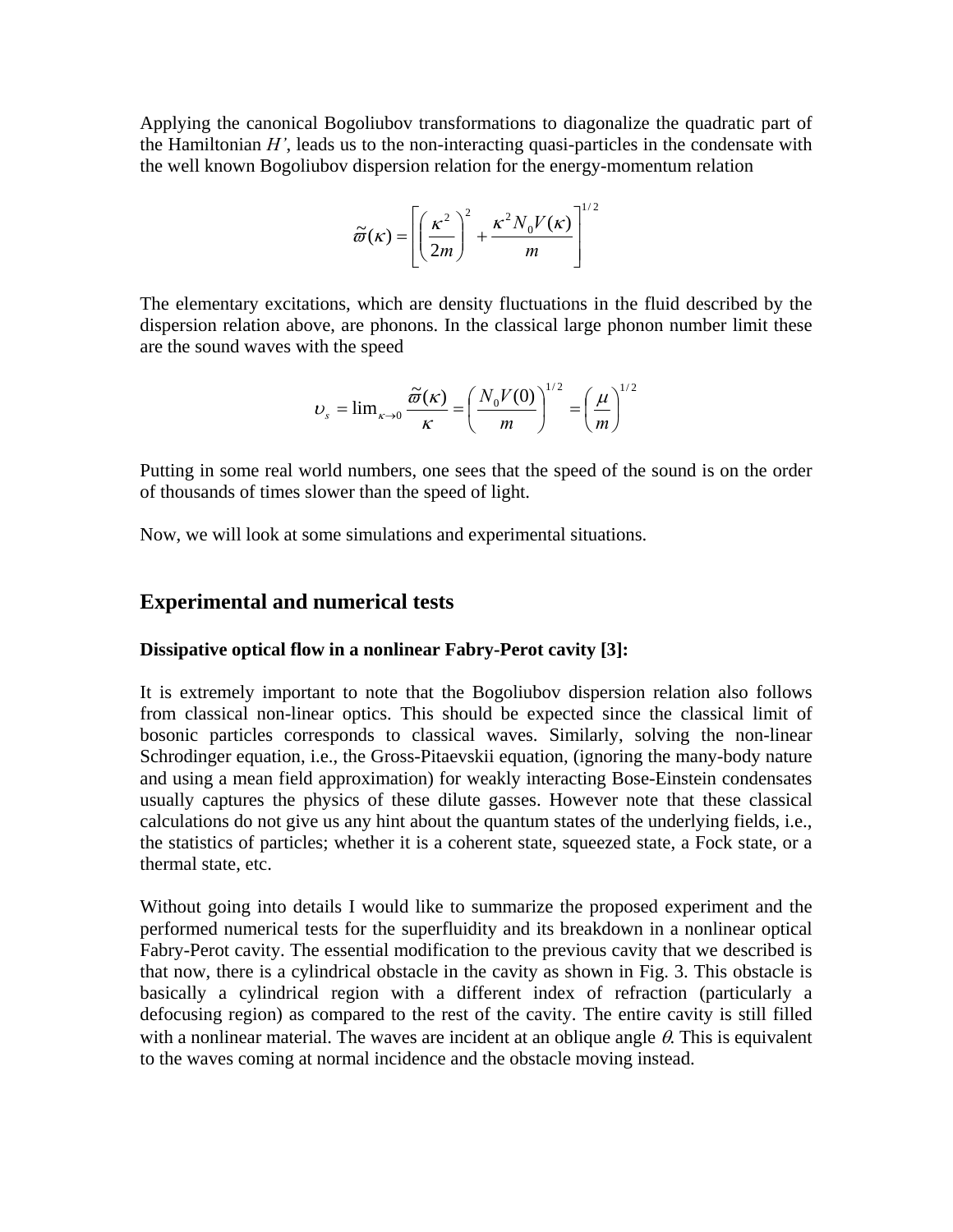

**Figure 3** The proposed configuration for observing dissipative optical flow [3].

If the state is superfluid, the obstacle should not experience any drag force as the fluid and the obstacle are moving relative to each other. This condition is satisfied only for time-independent fields where the transverse momentum is constant throughout time. A force is exerted only in the case of a time-dependent field.

Below a certain critical velocity, one expects no scattering off the obstruction. Above that velocity, one would see waves radiating out from the obstruction and/or formation of vortices. Because the velocity depends on density, one could as well change the density rather than the velocity. To test superfluidity, one can send a laser field at an oblique angle, and the field can build up in the cavity. After the transient oscillations due to the build up, one would reach a steady state in the cavity. Given the photon density, if the corresponding critical velocity is above the transverse velocity of the fluid provided by the oblique incidence angle of the field, then the flow around the obstacle should be dissipationless, i.e., superfluidity must be observed. The flow inside the cavity can be monitored by the light leaking out from the right hand side of Fig. 3. The numerical evaluation of the superfluid case is shown in Fig. 4.



**Figure 4** Transmitted field at the right end of the cavity. Superfluid state. Below the critical velocity. **a)** Magnitude; lighter regions correspond to higher intensity. **b)** Direction of transverse gradient of phase.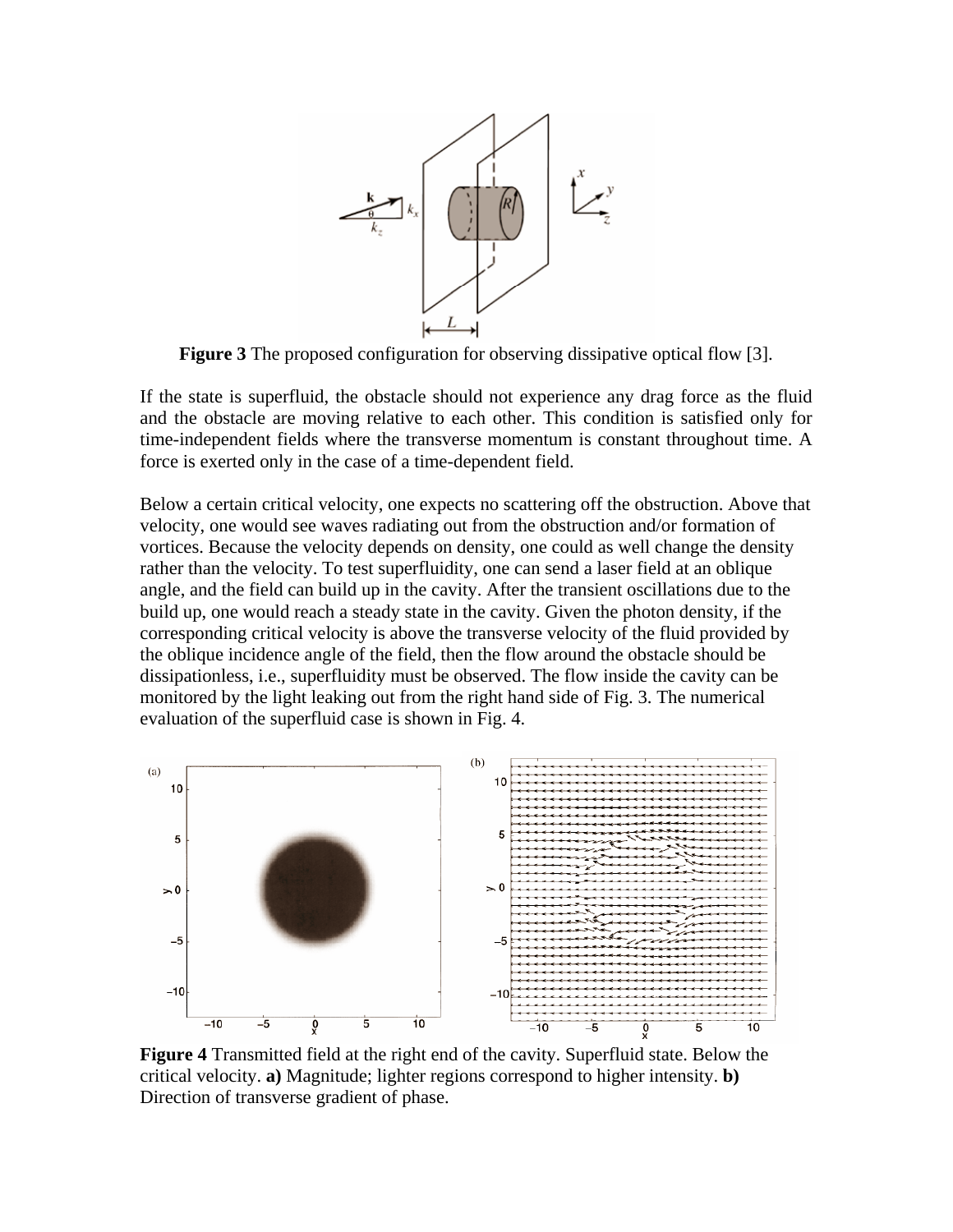If the incident laser is now turned of the field inside the cavity is going to decay, which is to say that the fluid density is going to decrease, and the critical velocity is going to decrease as well. At some moment when the critical velocity is lower than the fluid velocity, the numerical evaluation of the cavity output field is shown in Fig. 5.



**Figure 5** Transmitted field at the right end of the cavity. Dissipative state. Above the critical velocity. **a)** Magnitude; lighter regions correspond to higher intensity. **b)** Direction of transverse gradient of phase.

As evident from Fig. 5, there is scattering and vortex pairs form (small dark spots on the left side of Fig. 5a ). At even lower densities, i.e., lower critical velocities, the system approaches to a linear, geometrical optics regime.

#### **Measuring the speed of sound [1, 2]:**

One can also measure the speed of sound, therefore the Bogoliubov dispersion relation. One possible experiment is shown in Fig. 6.



**Figure 6** Schematic of an experiment to observe the sound waves in a photon fluid in a non-linear Fabry-Perot cavity. The gray volume is the nonlinear medium.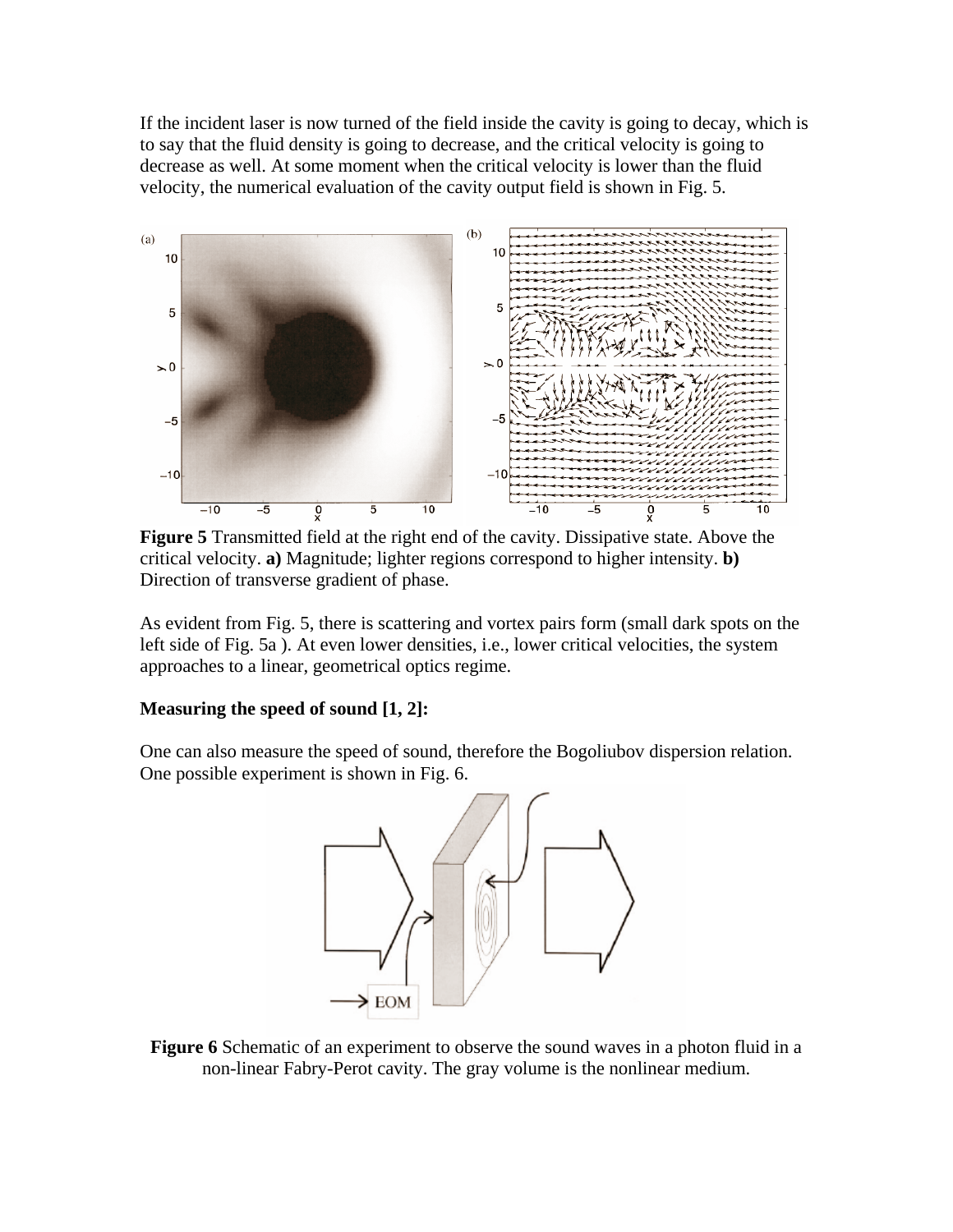In this scenario, there are who incident optical waves. The first one is a wide beam to form the nonlinear background fluid. The second wave is supposed to be injected from a single point (from a fiber tip), and should be amplitude-modulated via an electro-optic modulator (EOM) at the sound frequency (corresponding to radio frequencies) to resonantly create sound waves in the nonlinear background fluid, propagating out from a fixed point. The sound waves can be phase sensitively detected by another fiber tip at the exit face. The velocity and the dispersion relation of the sound waves can be obtained from these kinds of measurements, and therefore the critical velocity can be inferred.

One of the problems encountered in this type of an experiment was that only very lately that it was realized that the dispersion relation would be changed by any (coherent) field entering the cavity. Thus in order to do a clear-cut measurement, it would be necessary to fill the cavity with light, and then turn off any driving fields and observe the dynamics. This was beyond the capabilities at the time, so it was not done. However, time has passed, and better control may be achieved.

#### **Achieving sufficient nonlinearities [4, 5]:**

There has been work going on in the literature which can achieve sufficient nonlinearities for the photon-photon scattering. One necessity is that the interaction is strong enough and yet still fast enough. Two systems which fit the description are, first, Rydberg atoms in a microwave Fabry-Perot cavity, and second, alkali atoms in an optical Fabry-Perot cavity. Although experimentally, the system of Rydberg atoms have the advantages of relatively large cavity dimensions, and a strong dipole coupling, the obvious disadvantage is that Rydberg atoms are much harder to create and manipulate then alkali atoms in their ground state. With the current experimental values of the nonlinearities in alkali vapors and cavity mirror reflectivities, thermalization of the system should be feasible and interesting effects should be seen.

#### **Conclusion**

Clearly light in a Kerr medium is expected to show many of the features of classical superfluids, being described by the same differential equations. Theoretical calculations show that, the photon fluid formed by the many photon-photon collisions in a nonlinear Fabry-Perot cavity should be a superfluid. Furthermore, a Kosterlitz-Thouless type phase transition can be observed in the system described. Also, the Bogoliubov dispersion relation for the low-lying quasi-particle excitations should experimentally observable. The nonlinear cavities for the photon-photon collisions have already been demonstrated. It seems feasible to demonstrate the expected effects.

 In this article, we concentrated on repulsive interactions. However, it has also been noted [5] that in the attractive interaction regime, bound states of photons may be realizable, which has no classical counterpart.